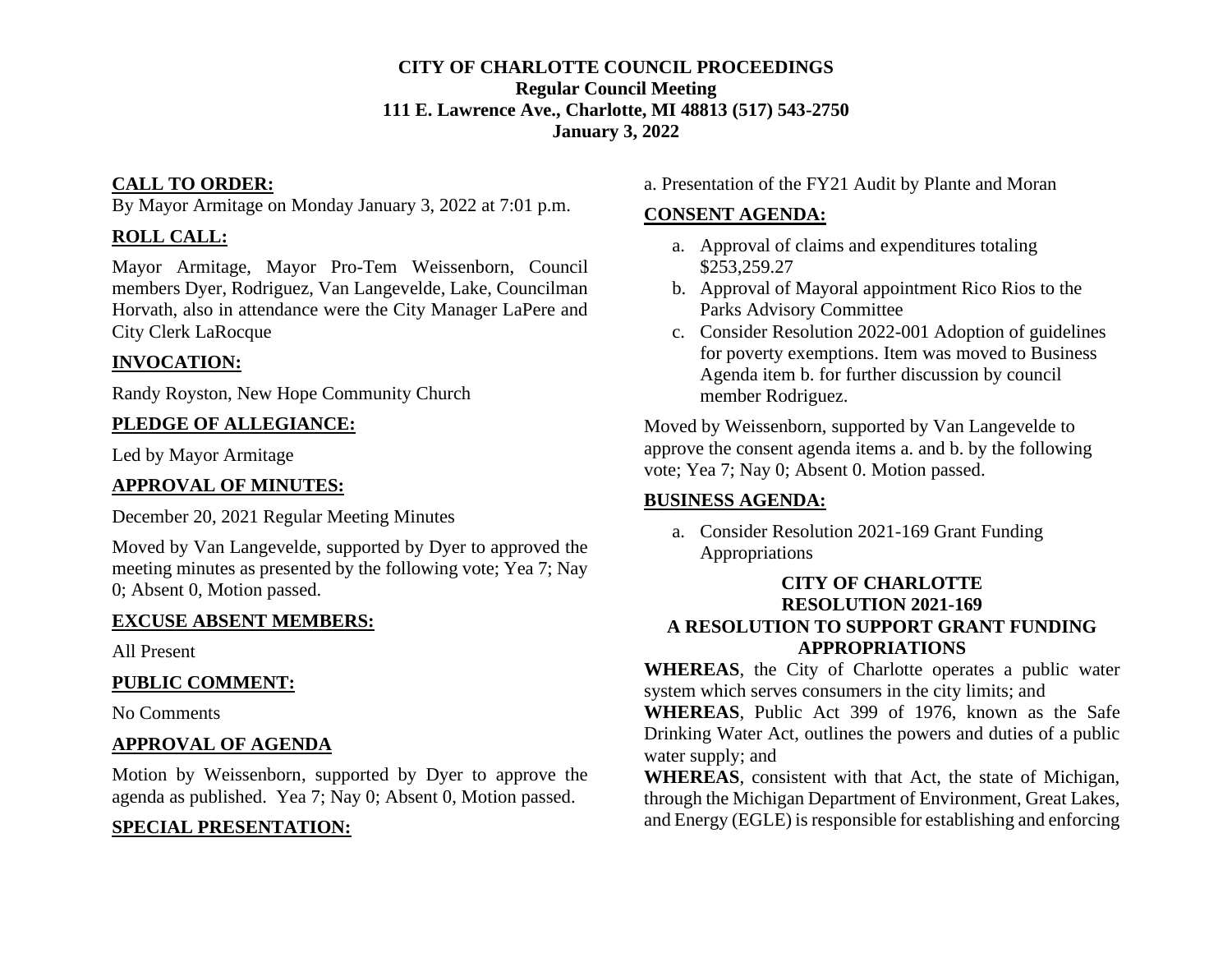state and federal drinking water requirements of public water supplies; and

**WHEREAS**, the City's public water system is operated as an Enterprise Fund within the city's fund accounting and is legally obligated to recover all costs, primarily through fees or charges to users; and

**WHEREAS**, the City of Charlotte Department of Public Works (DPW) is given the administrative authority to operate and maintain the system by City Ordinance; and

**WHEREAS**, the DPW has determined that ongoing improvements to the water system are necessary for maintaining the system and would provide a benefit to consumers of the water supply along with improving service to residents and visitors to the service area; and

**NOW, THEREFORE, BE IT RESOLVED** that the City Council supports the appropriation of funds from the State of Michigan, the County of Eaton, the Federal Government, or any other granting sources to fund any needed improvements to the water system infrastructure in the city of Charlotte.

The foregoing resolution was presented by Dyer and supported by Horvath for approval with the following roll call vote; Yea 7; Nay 0; Absent 0. Motion passed.

b. Consider Resolution 2022-001 Adoption of guidelines for poverty exemptions

#### **CITY OF CHARLOTTE RESOLUTION 2022-001 GUIDELINES FOR POVERTY EXEMPTIONS**

**WHEREAS,** the adoption of guidelines for poverty exemptions is required of the City Council; and

**WHEREAS,** the principal residence of persons, who the Assessor and Board of Review determines by reason of poverty to be unable to contribute to the public charge, is eligible for exemption in whole or in part from taxation under Public Act 390 of 1994 (MCL 211.7u); and

**WHEREAS,** pursuant to PA 390 of 1994, the City of Charlotte, County of Eaton, State of Michigan adopts the following guidelines for the Board of Review to implement. The guidelines shall include but not be limited to the specific income and asset levels of the claimant and all persons residing in the household, including any property tax credit returns, filed in the current or immediately preceding year;

#### FEDERAL INCOME GUIDELINES FOR 2022 POVERTY **EXEMPTION**

| 1 person                       | \$12,880 |
|--------------------------------|----------|
| 2 persons                      | \$17,420 |
| 3 persons                      | \$21,960 |
| 4 persons                      | \$26,500 |
| 5 persons                      | \$31,040 |
| 6 persons                      | \$35,580 |
| 7 persons                      | \$40,120 |
| 8 persons                      | \$44,660 |
| For Each Additional Person add | \$4,540  |

MAXIMUM ASSET STANDARDS TO BE ELIGIBLE FOR A POVERTY EXEMPTION (PA 390 of 1994 states that the poverty exemption guidelines established by the governing body of the local assessing unit shall include an asset level test)

| 1 person  | \$28,656 |
|-----------|----------|
| 2 persons | \$35,499 |
| 3 persons | \$42,459 |
| 4 persons | \$49,284 |
| 5 persons | \$56,347 |
| 6 persons | \$63,287 |
| 7 persons | \$70,132 |
| 8 persons | \$77,230 |